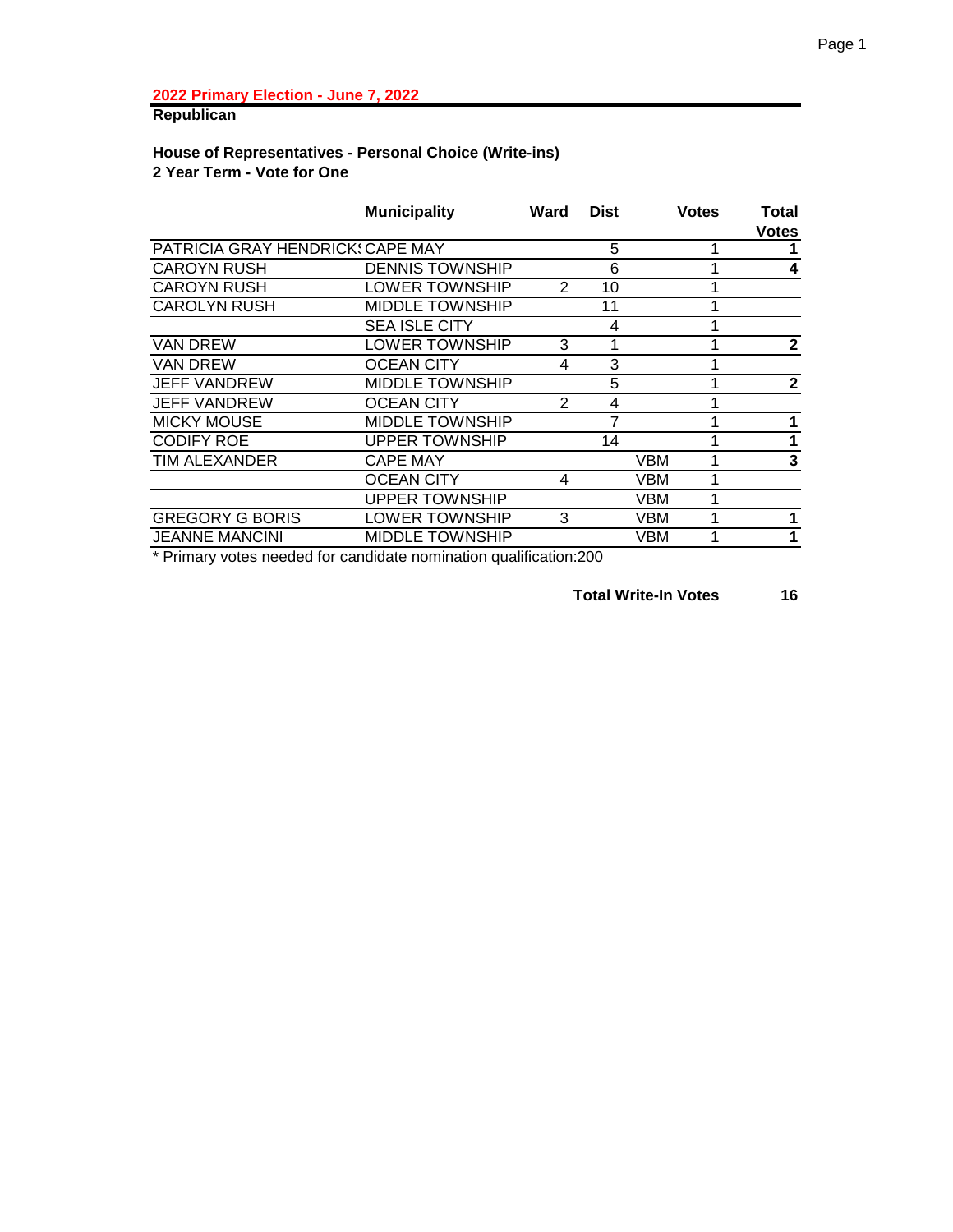# **Republican**

### **Surrogate - Personal Choice (Write-ins) 5 Year Term - Vote for One**

|                         | <b>Municipality</b>    | Ward | <b>Dist</b>    | <b>Votes</b> | Total<br><b>Votes</b> |
|-------------------------|------------------------|------|----------------|--------------|-----------------------|
| <b>JOHN FLEMING</b>     | LOWER TOWNSHIP         | 3    | 7              |              |                       |
| <b>DEAN MARCOLONGO</b>  | <b>OCEAN CITY</b>      | 2    | 4              |              | 1                     |
| <b>MARCOLONGO</b>       | <b>OCEAN CITY</b>      | 4    | 3              |              | 1                     |
| <b>RON FILAN</b>        | <b>UPPER TOWNSHIP</b>  |      | $\overline{2}$ |              | $\mathbf{2}$          |
|                         | <b>UPPER TOWNSHIP</b>  |      | 9              |              |                       |
| <b>MIKE DAVIS</b>       | <b>UPPER TOWNSHIP</b>  |      | 4              |              | 1                     |
| <b>CODIFY ROE</b>       | <b>UPPER TOWNSHIP</b>  |      | 14             |              | 1                     |
| <b>LYNNE GERMANIO</b>   | <b>DENNIS TOWNSHIP</b> |      |                | <b>VBM</b>   | 1                     |
| <b>GARY DOUGLASS SR</b> | <b>LOWER TOWNSHIP</b>  | 2    |                | <b>VBM</b>   | 1                     |
| <b>GREGORY G BORIS</b>  | LOWER TOWNSHIP         | 3    |                | <b>VBM</b>   | 1                     |
| <b>AARON MACERA</b>     | <b>UPPER TOWNSHIP</b>  |      |                | VBM          | 1                     |
| <b>STANLEY SCDOL</b>    | <b>UPPER TOWNSHIP</b>  |      |                | <b>VBM</b>   | 1                     |
| <b>GFY</b>              | <b>UPPER TOWNSHIP</b>  |      |                | <b>VBM</b>   | 1                     |
| <b>KIM FLAMMINI</b>     | <b>WILDWOOD CREST</b>  |      |                | <b>VBM</b>   | 1                     |
|                         |                        |      |                |              |                       |

\* Primary votes needed for candidate nomination qualification: 100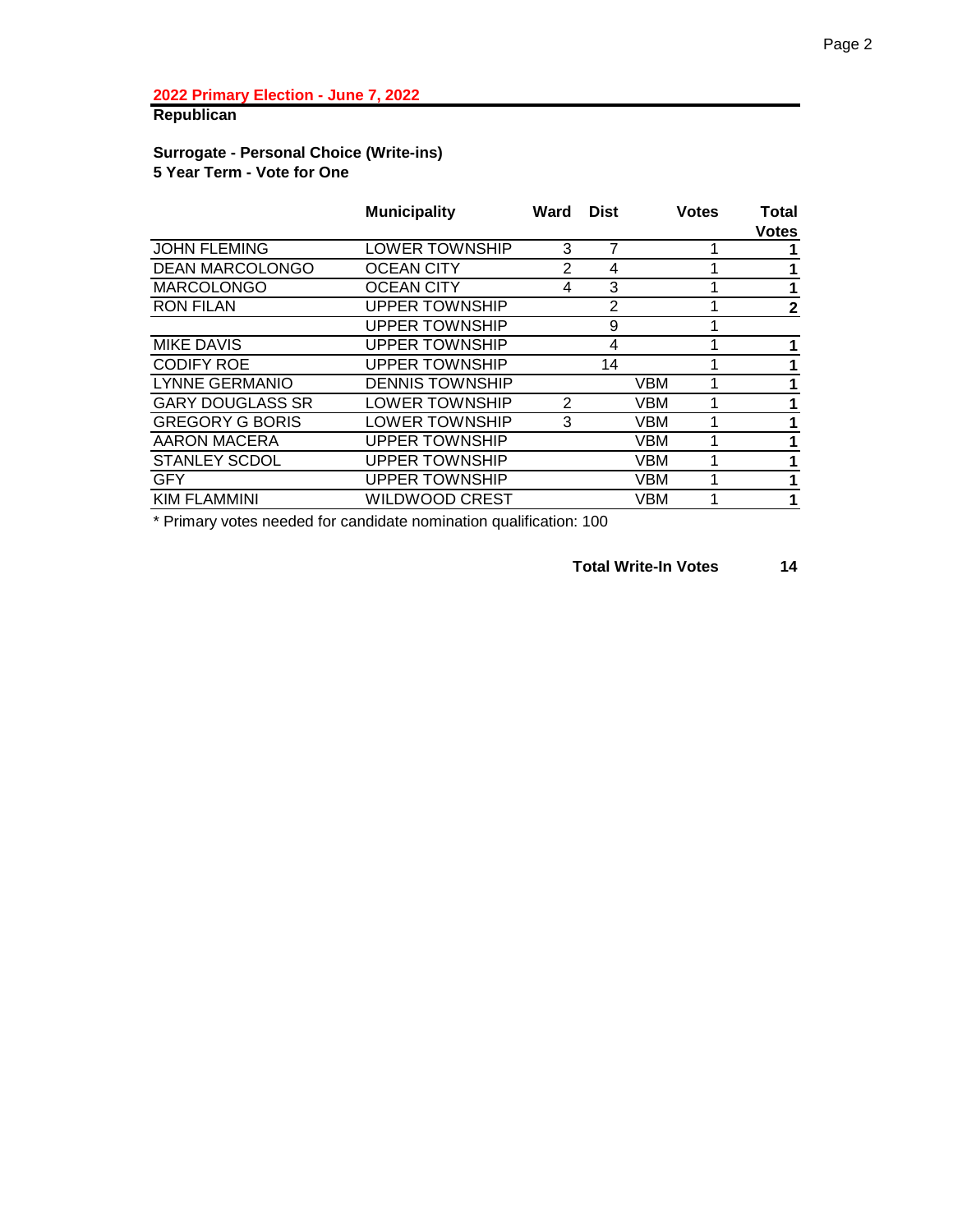# **Republican**

#### **Member of the Board of County Commissioners - Personal Choice (Write-ins) 3 Year Term - Vote for Two**

|                                   | <b>Municipality</b>    | Ward                    | <b>Dist</b>    |            | <b>Votes</b>   | <b>Total</b>   |
|-----------------------------------|------------------------|-------------------------|----------------|------------|----------------|----------------|
|                                   |                        |                         |                |            |                | <b>Votes</b>   |
| AL BUNDY                          | <b>AVALON</b>          |                         | 1              |            | 1              | 1.             |
| <b>DONALD DUCK</b>                | <b>DENNIS TOWNSHIP</b> |                         | 1              |            | 1              | 1              |
| <b>JOHN COSTANZO</b>              | <b>DENNIS TOWNSHIP</b> |                         | $\overline{5}$ |            | 1              | 1              |
| <b>PATRICK MCCABE</b>             | LOWER TOWNSHIP         | 1                       | $\overline{2}$ |            | $\overline{2}$ | $\mathbf 2$    |
| <b>RICH NOWAKOWSKI</b>            | LOWER TOWNSHIP         | $\overline{2}$          | $\overline{2}$ |            | 1              | 1              |
| <b>DONALD J TRUMP</b>             | <b>LOWER TOWNSHIP</b>  | 3                       | $\overline{7}$ |            | 1              | $\mathbf{1}$   |
| MICKEY MOUSE NOT MARIE OCEAN CITY |                        | $\overline{2}$          | $\overline{2}$ |            | 1              | 1              |
| <b>MATT ZAPONE</b>                | <b>OCEAN CITY</b>      | $\overline{3}$          | 1              |            | 1              | 1              |
| <b>BILL SPROUL</b>                | <b>OCEAN CITY</b>      | 3                       | 1              |            | 1              | $\mathbf 1$    |
| <b>HAYES</b>                      | <b>OCEAN CITY</b>      | $\overline{\mathbf{4}}$ | $\overline{3}$ |            | 1              | $\mathbf 1$    |
| <b>ANYONE ELSE</b>                | <b>OCEAN CITY</b>      | 4                       | 3              |            | 1              | $\overline{2}$ |
|                                   | NORTH WILDWOOD         | $\overline{2}$          |                | <b>VBM</b> | 1              |                |
| <b>BRIAN HARTLEY</b>              | <b>OCEAN CITY</b>      | 4                       | 4              |            | 1              | $\mathbf{1}$   |
| <b>CODIFY ROE**</b>               | <b>UPPER TOWNSHIP</b>  |                         | 14             |            | $\overline{2}$ | $\overline{2}$ |
| <b>SCOTT MORGAN</b>               | <b>UPPER TOWNSHIP</b>  |                         | 9              |            | 1              | $\mathbf{1}$   |
| <b>MIKE DAVIS</b>                 | <b>UPPER TOWNSHIP</b>  |                         | $\overline{4}$ |            | 1              | 1              |
| <b>RON FILAN</b>                  | <b>UPPER TOWNSHIP</b>  |                         | $\overline{4}$ |            | 1              | 1              |
| <b>KEVIN MARR</b>                 | <b>UPPER TOWNSHIP</b>  |                         | 12             |            | 1              | $\mathbf 1$    |
| RYAN TROIANO                      | <b>WILDWOOD</b>        |                         | 5              |            | 1              | 1              |
| <b>JULIA L HANKERSON</b>          | <b>CAPE MAY</b>        |                         |                | <b>VBM</b> | 1              | 4              |
| <b>JULIA L HANKERSON</b>          | <b>OCEAN CITY</b>      | 4                       |                | <b>VBM</b> | 1              |                |
| <b>JULIA L HANKERSON</b>          | <b>UPPER TOWNSHIP</b>  |                         |                | <b>VBM</b> | 1              |                |
| <b>JULIA HANKERSON</b>            | <b>SEA ISLE CITY</b>   |                         |                | <b>VBM</b> | 1              |                |
| <b>LARRY TRULLI</b>               | <b>DENNIS TOWNSHIP</b> |                         |                | <b>VBM</b> | 1              | 1              |
| DAVID VON SAVAGE                  | <b>DENNIS TOWNSHIP</b> |                         |                | <b>VBM</b> | 1              | $\mathbf{1}$   |
| THE SCARECROW                     | LOWER TOWNSHIP         | $\overline{2}$          |                | <b>VBM</b> | 1              | $\mathbf{1}$   |
| <b>JOSEPH A CIRRINICIONE</b>      | LOWER TOWNSHIP         | $\overline{2}$          |                | <b>VBM</b> | 1              | $\mathbf 1$    |
| <b>JOSEPH M IACONAGELL</b>        | LOWER TOWNSHIP         | $\overline{2}$          |                | <b>VBM</b> | 1              | $\mathbf 1$    |
| <b>GREGORY G BORIS**</b>          | <b>LOWER TOWNSHIP</b>  | 3                       |                | <b>VBM</b> | $\overline{2}$ | $\mathbf 2$    |
| <b>JAMES NORRIS</b>               | <b>MIDDLE TOWNSHIP</b> |                         |                | <b>VBM</b> | 1              | $\mathbf{1}$   |
| <b>ERIC SPRINGER</b>              | <b>MIDDLE TOWNSHIP</b> |                         |                | <b>VBM</b> | 1              | $\mathbf{1}$   |
| MATT BEYEL                        | <b>MIDDLE TOWNSHIP</b> |                         |                | <b>VBM</b> | 1              | $\mathbf{1}$   |
| <b>ANDREW F BUSHCOSKI</b>         | <b>OCEAN CITY</b>      | 1                       |                | <b>VBM</b> | 1              | $\mathbf 1$    |
| <b>MATTHEW BEYEL</b>              | <b>UPPER TOWNSHIP</b>  |                         |                | <b>VBM</b> | 1              | 1              |
| <b>NEIL SULLICK</b>               | <b>UPPER TOWNSHIP</b>  |                         |                | <b>VBM</b> | $\mathbf 1$    | $\mathbf 1$    |
| <b>WAYNE NEWELL</b>               | <b>UPPER TOWNSHIP</b>  |                         |                | <b>VBM</b> | $\mathbf{1}$   | $\mathbf 1$    |
| <b>STANLEY SCDOL**</b>            | <b>UPPER TOWNSHIP</b>  |                         |                | <b>VBM</b> | $\overline{2}$ | $\mathbf 2$    |
| <b>GFY</b>                        | <b>UPPER TOWNSHIP</b>  |                         |                | <b>VBM</b> | 1              | $\mathbf{1}$   |
| <b>RYAN SULLICK</b>               | <b>UPPER TOWNSHIP</b>  |                         |                | <b>VBM</b> | 1              | $\mathbf{1}$   |
| <b>JAMES LAIRD</b>                | <b>UPPER TOWNSHIP</b>  |                         |                | <b>VBM</b> | 1              | 1              |
| <b>CHRISTINE LENTZ</b>            | <b>UPPER TOWNSHIP</b>  |                         |                | <b>VBM</b> | 1              | $\mathbf{1}$   |
| ANYONE BUT HER                    | <b>WILDWOOD</b>        |                         |                | <b>VBM</b> | 1              | $\mathbf 1$    |
|                                   |                        |                         |                |            |                |                |

\* Primary votes needed for candidate nomination qualification: 100

\*\*OVERVOTE- voter voted for same person twice.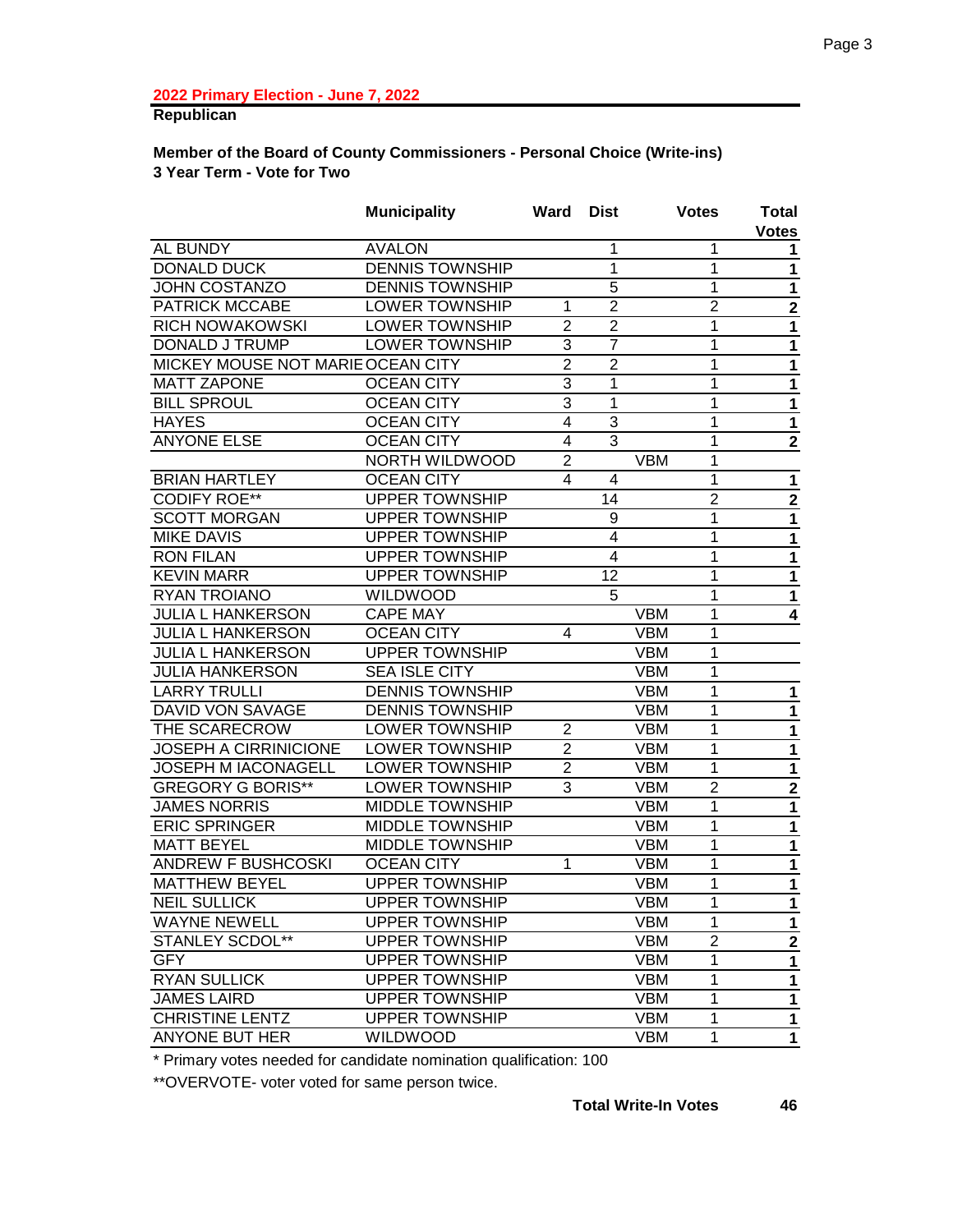**Republican - Dennis Township**

## **Member of the Township Committee - Personal Choice (Write-ins) 3 Year Term - Vote for Two**

|                             | <b>Municipality</b>    | Ward   | Dist       | <b>Votes</b> | Total<br><b>Votes</b> |
|-----------------------------|------------------------|--------|------------|--------------|-----------------------|
| <b>ANYONE ELSE</b>          | <b>DENNIS TOWNSHIP</b> |        |            |              |                       |
| <b>JAMES DELANCEY</b>       | <b>DENNIS TOWNSHIP</b> |        |            |              |                       |
| $\sim$ $\sim$ $\sim$<br>. . | <br>.                  | $\sim$ | $\sim$ $-$ |              |                       |

\* Primary votes needed for candidate nomination qualification: 25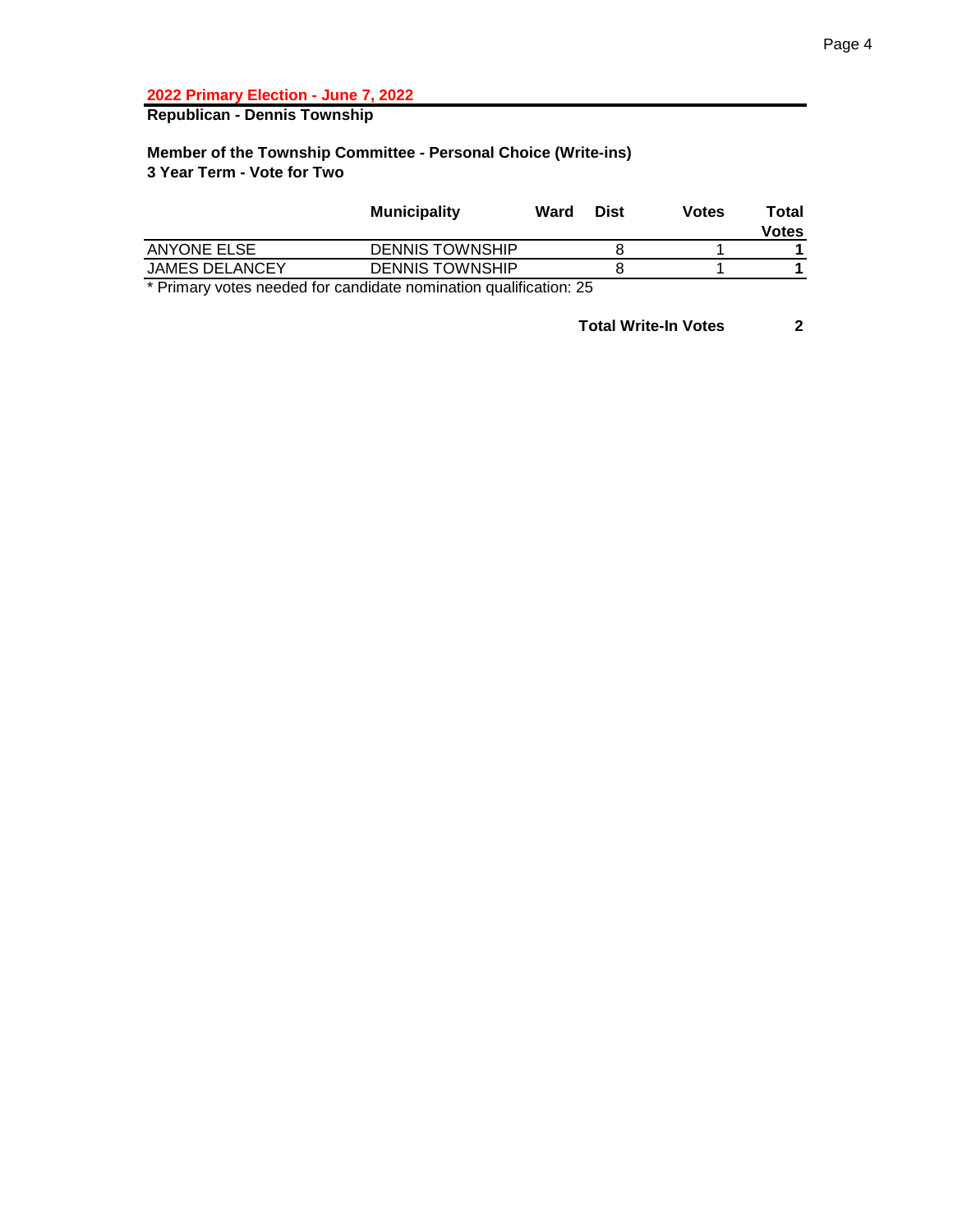**Republican - Lower Township**

#### **Member of the Council Ward 1 - Personal Choice (Write-ins) 4 Year Term - Vote for One**

|                                                                   | <b>Municipality</b> | Ward | <b>Dist</b> | <b>Votes</b> | Total<br><b>Votes</b> |
|-------------------------------------------------------------------|---------------------|------|-------------|--------------|-----------------------|
| LOWER TOWNSHIP                                                    |                     |      |             |              |                       |
| * Primary votes needed for candidate nomination qualification: 25 |                     |      |             |              |                       |

#### **Total Write-In Votes 0**

## **Member of the Council Ward 2 - Personal Choice (Write-ins) 4 Year Term - Vote for One**

|                        | <b>Municipality</b> | Ward | <b>Dist</b> | Votes | ⊤otal<br><b>Votes</b> |
|------------------------|---------------------|------|-------------|-------|-----------------------|
| <b>MATT NOWAKOWSKI</b> | LOWER TOWNSHIP      |      |             |       |                       |
| MARK R DELANO          | LOWER TOWNSHIP      |      |             | VBM   |                       |
|                        |                     |      |             |       |                       |

\* Primary votes needed for candidate nomination qualification: 25

#### **Total Write-In Votes 2**

#### **Member of the Council Ward 3 - Personal Choice (Write-ins) 4 Year Term - Vote for One**

|                        | <b>Municipality</b>   | Ward | <b>Dist</b> | <b>Votes</b> | Total<br>Votes |
|------------------------|-----------------------|------|-------------|--------------|----------------|
| <b>CHRIS MARLOWE</b>   | <b>LOWER TOWNSHIP</b> |      |             |              |                |
| KEITH LAUDEMAN         | <b>LOWER TOWNSHIP</b> |      |             |              |                |
| <b>GREGORY E BORIS</b> | LOWER TOWNSHIP        |      |             | VBM          |                |
|                        |                       |      |             |              |                |

\* Primary votes needed for candidate nomination qualification: 25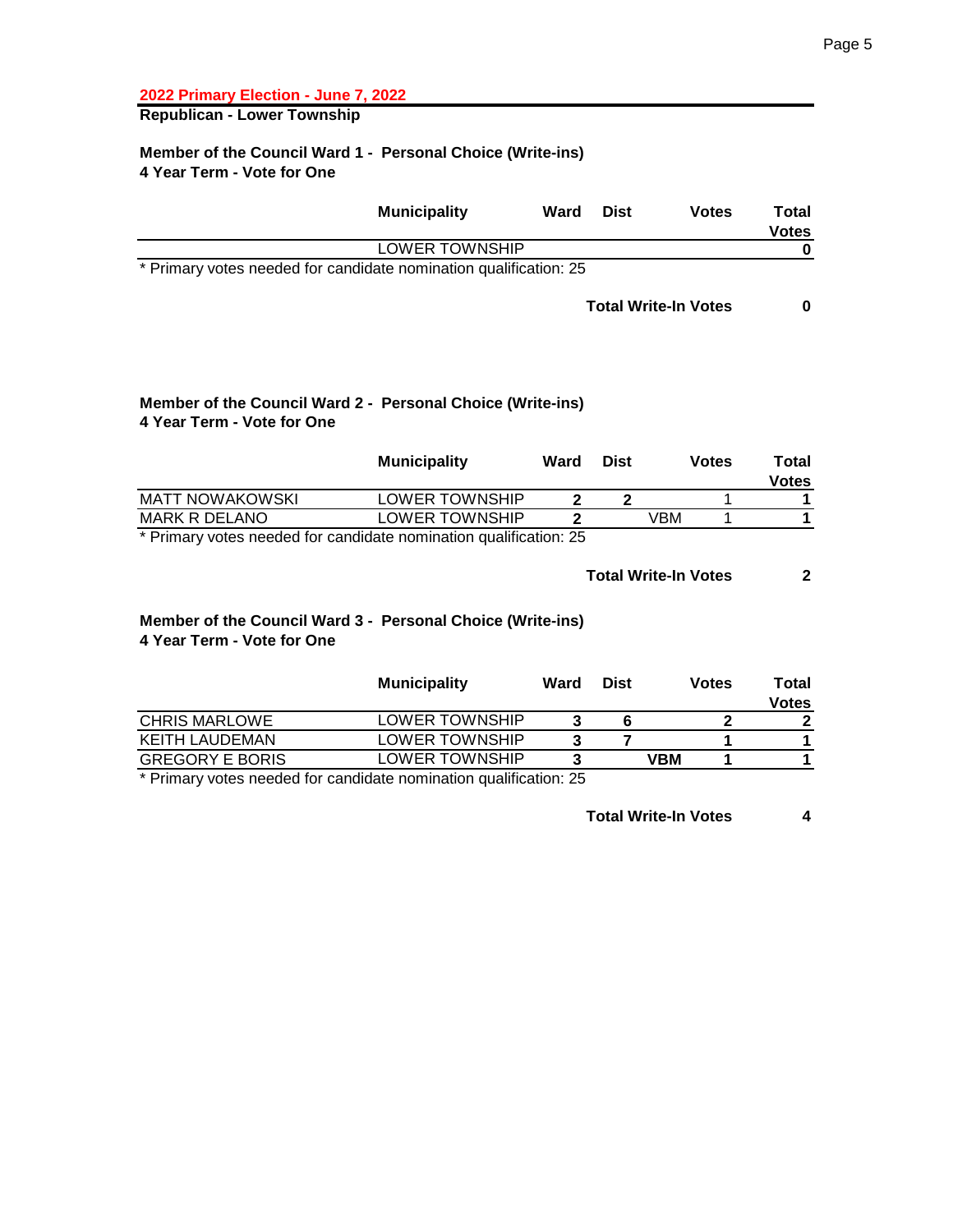**Republican - Middle Township**

### **Member of the Township Committee - Personal Choice (Write-ins) 3 Year Term - Vote for One**

|                        | <b>Municipality</b>    | Ward | Dist |     | Votes | Total<br><b>Votes</b> |
|------------------------|------------------------|------|------|-----|-------|-----------------------|
| <b>WALTER E BELLES</b> | <b>MIDDLE TOWNSHIP</b> |      |      | VBM |       |                       |
| <b>MATT BUESING</b>    | <b>MIDDLE TOWNSHIP</b> |      |      | VBM |       |                       |
| .<br>. .               | $\sim$                 |      | - -  |     |       |                       |

\* Primary votes needed for candidate nomination qualification: 50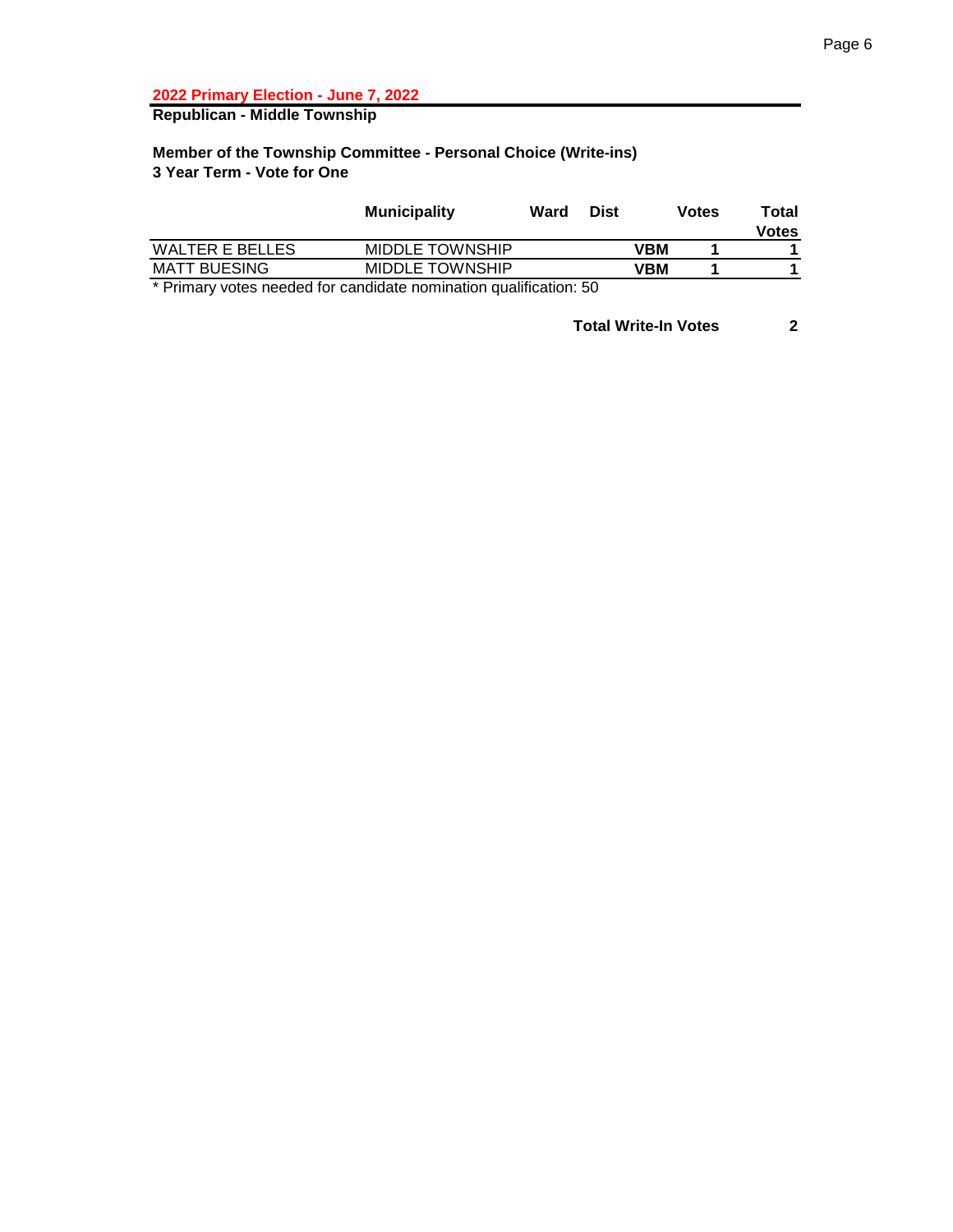# **Republican - North Wildwood**

#### **Member of the Council Ward 1 - Personal Choice (Write-ins) 3 Year Term - Vote for One**

| <b>Municipality</b>                                              | Ward | <b>Dist</b> | <b>Votes</b>                | Total<br><b>Votes</b> |
|------------------------------------------------------------------|------|-------------|-----------------------------|-----------------------|
| NORTH WILDWOOD                                                   |      |             |                             |                       |
| * Primary votes needed for candidate nomination qualification:14 |      |             |                             |                       |
|                                                                  |      |             | <b>Total Write-In Votes</b> | #REF!                 |

### **Member of the Council Ward 2 - Personal Choice (Write-ins) 3 Year Term - Vote for One**

|                                                                    | <b>Municipality</b> | Ward | Dist | <b>Votes</b> | Total<br><b>Votes</b> |
|--------------------------------------------------------------------|---------------------|------|------|--------------|-----------------------|
| ANYONE ELSE                                                        | NORTH WILDWOOD      |      |      | VBM          |                       |
| * Drimary votes needed for candidate nomination qualification:11 * |                     |      |      |              |                       |

\* Primary votes needed for candidate nomination qualification:11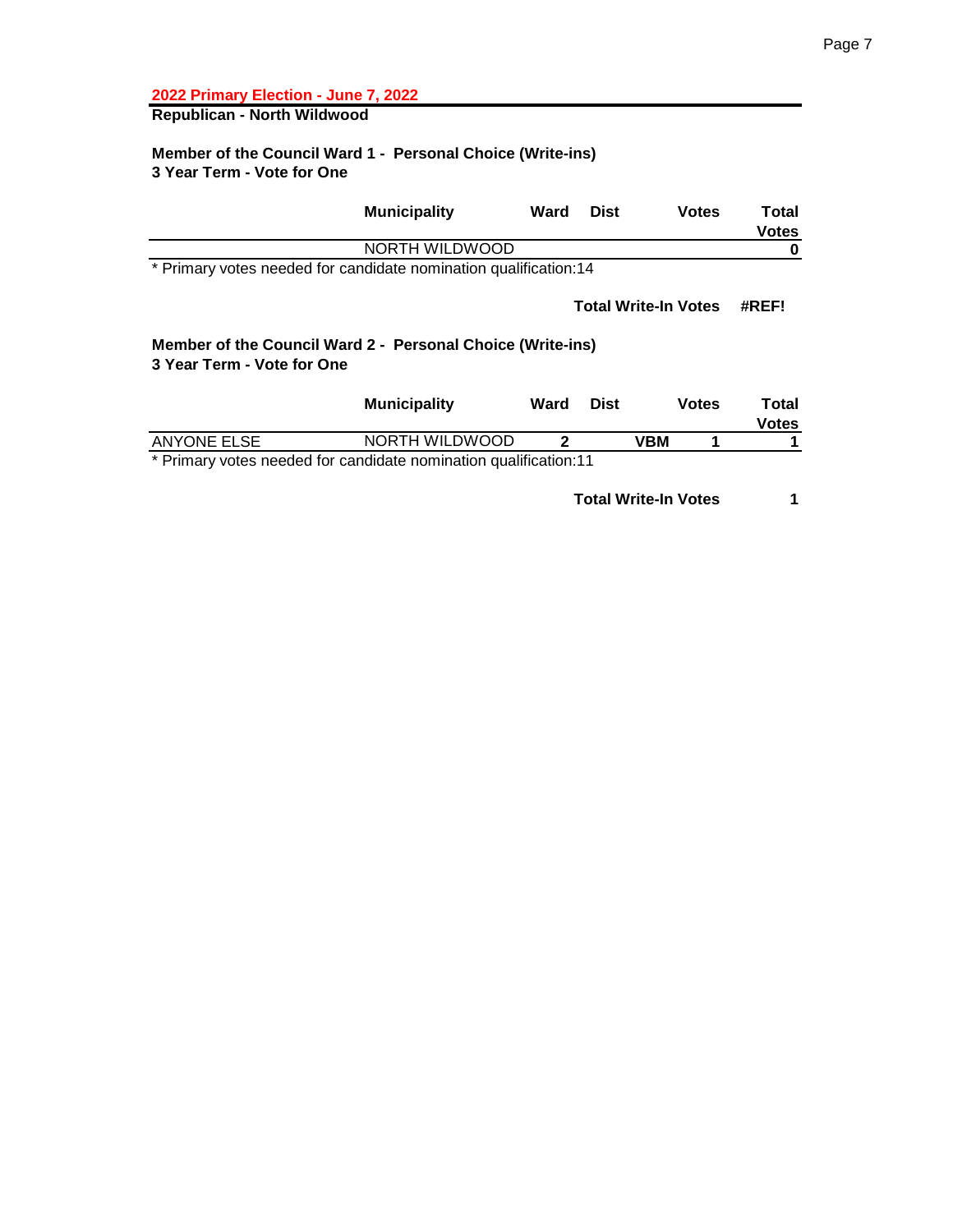**Republican- Stone Harbor**

# **Member of the Council - Personal Choice (Write-ins) 3 Year Term - Vote for Two**

|                           | <b>Municipality</b> | <b>Dist</b>    | <b>Votes</b>                 | Total<br><b>Votes</b> |
|---------------------------|---------------------|----------------|------------------------------|-----------------------|
| <b>VICTOR FOSCHINI</b>    | <b>STONE HARBOR</b> |                |                              | 3                     |
| <b>VICTOR FOSCHINI</b>    | <b>STONE HARBOR</b> | 2              | 2                            |                       |
| <b>VICTOR FOSCHINI JR</b> | <b>STONE HARBOR</b> |                |                              |                       |
| <b>VICTOR FOSCHI JR</b>   | <b>STONE HARBOR</b> | $\overline{2}$ |                              | 1                     |
| ROBERT ROSS               | <b>STONE HARBOR</b> | 2              |                              |                       |
| <b>STEVAN HERZOG</b>      | <b>STONE HARBOR</b> | $\overline{2}$ |                              |                       |
| <b>STEVEN HERZOG</b>      | <b>STONE HARBOR</b> | $\overline{2}$ |                              |                       |
| <b>JOYCEE RICH</b>        | <b>STONE HARBOR</b> | 2              |                              |                       |
| <b>SUZANNE WALTERS</b>    | <b>STONE HARBOR</b> | $\overline{2}$ |                              |                       |
| <b>BOB BICKFORD</b>       | <b>STONE HARBOR</b> |                | VBM                          |                       |
| <b>JOSIE RICH</b>         | <b>STONE HARBOR</b> |                | VBM                          |                       |
| <b>FRANK VAUL</b>         | <b>STONE HARBOR</b> |                | $\overline{2}$<br><b>VBM</b> | $\mathbf{2}$          |
| <b>JOANNE VAUL</b>        | <b>STONE HARBOR</b> |                | $\overline{2}$<br><b>VBM</b> | $\mathbf{2}$          |
| <b>JACK KELLEHER</b>      | <b>STONE HARBOR</b> |                | <b>VBM</b>                   | 1                     |
| <b>MANTURA GALLAGHER</b>  | <b>STONE HARBOR</b> |                | VBM                          | 1                     |

\* Primary votes needed for candidate nomination qualification:14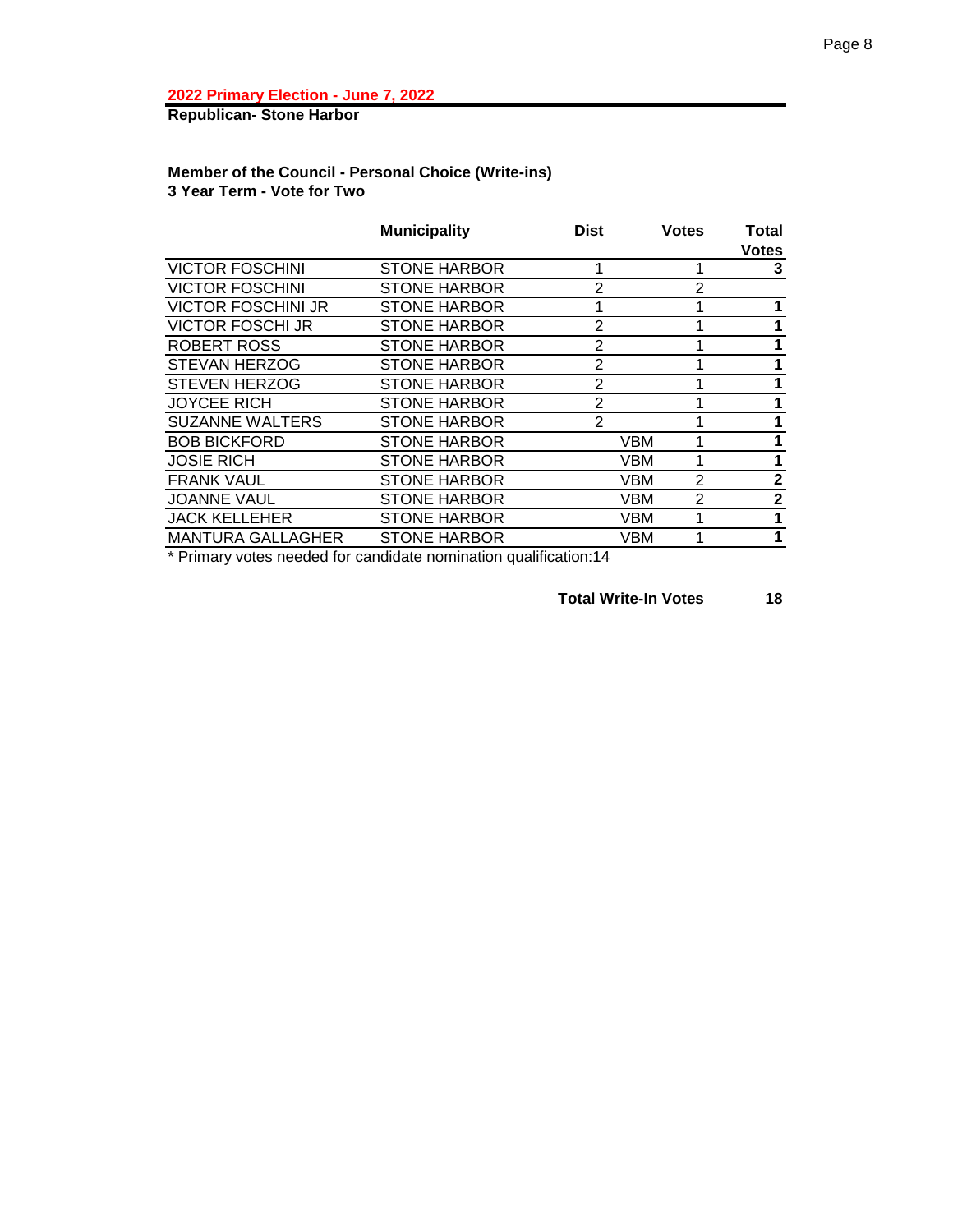# **Republican - Upper Township**

#### **Member of the Township Committee - Personal Choice (Write-ins) 3 Year Term - Vote for Two**

|                         | <b>Municipality</b>   | <b>Dist</b><br>Ward | <b>Votes</b>    | <b>Total</b><br><b>Votes</b> |
|-------------------------|-----------------------|---------------------|-----------------|------------------------------|
| <b>JAMES LAIRD</b>      | <b>UPPER TOWNSHIP</b> | $\overline{2}$      |                 |                              |
| <b>MIKE DAVIS</b>       | <b>UPPER TOWNSHIP</b> | 4                   |                 |                              |
| <b>WILLIAM LICK</b>     | <b>UPPER TOWNSHIP</b> | 6                   |                 |                              |
| DONALD J TRUMP          | <b>UPPER TOWNSHIP</b> | 8                   |                 |                              |
| <b>JON K GRUBB</b>      | <b>UPPER TOWNSHIP</b> | 8                   | $\mathcal{P}$   | $\mathbf{2}$                 |
| <b>ROBERT DEUEL</b>     | <b>UPPER TOWNSHIP</b> | 8                   |                 | 1                            |
| <b>SCOTT MORGAN</b>     | <b>UPPER TOWNSHIP</b> | 9                   |                 |                              |
| <b>CODIFY ROE**</b>     | <b>UPPER TOWNSHIP</b> | 14                  | 2               | $\mathbf{2}$                 |
| <b>PATRICIA MARTEN</b>  | <b>UPPER TOWNSHIP</b> | 14                  |                 | 1                            |
| <b>MATTHEW DAVIDSON</b> | <b>UPPER TOWNSHIP</b> | 12                  |                 | 1                            |
| JOHN COGGINS            | <b>UPPER TOWNSHIP</b> |                     | <b>VBM</b>      |                              |
| <b>MISTY SULLICK</b>    | <b>UPPER TOWNSHIP</b> |                     | VBM             |                              |
| GFY**                   | <b>UPPER TOWNSHIP</b> |                     | 2<br><b>VBM</b> | $\mathbf{2}$                 |
| <b>STANLEY SUDOL</b>    | <b>UPPER TOWNSHIP</b> |                     | VBM             | 1                            |
|                         |                       |                     |                 |                              |

\* Primary votes needed for candidate nomination qualification:25

\*\*OVERVOTE- voter voted for same person twice.